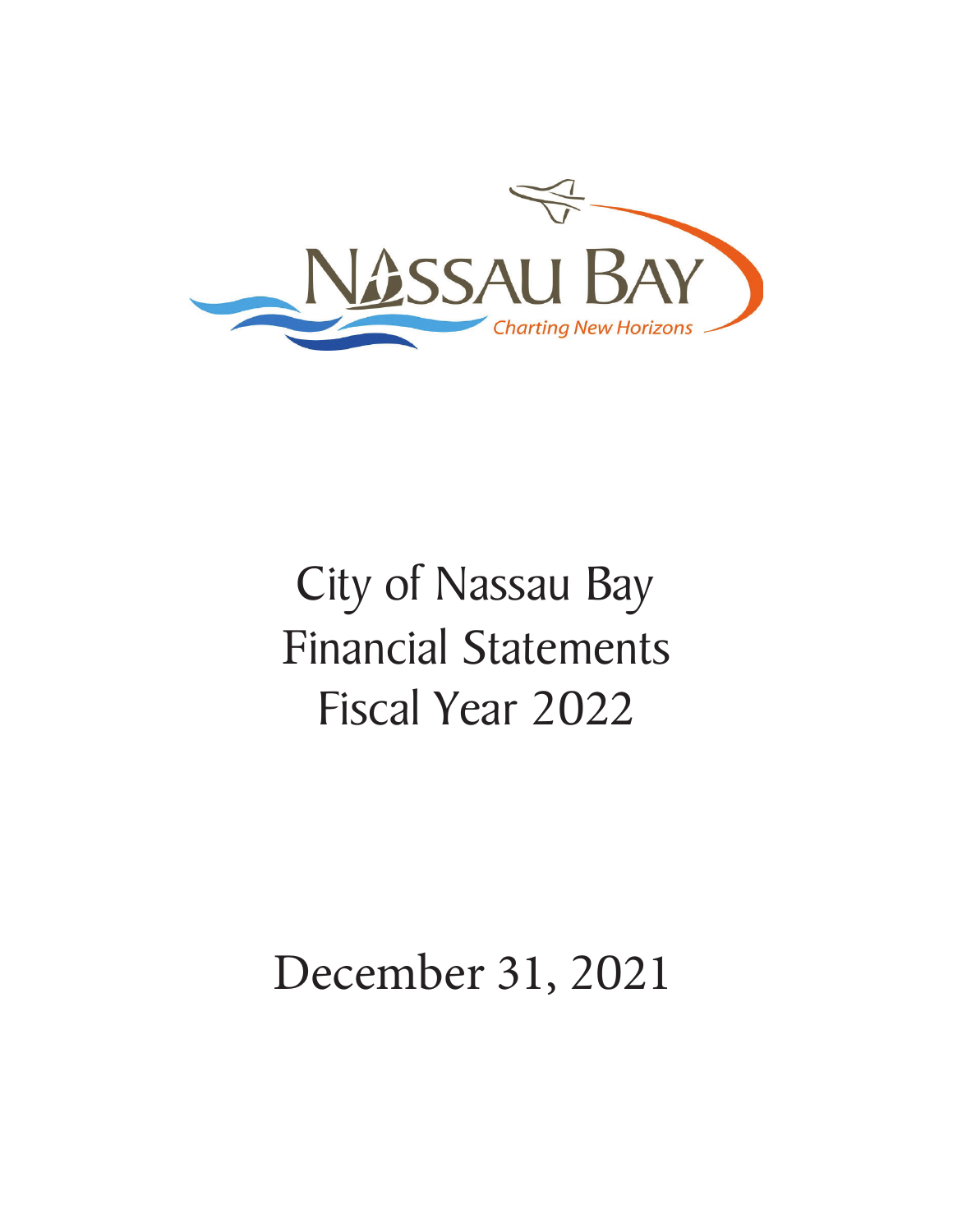#### **City of Nassau Bay Fiscal Year 2022 Summary Financial Report**

**December-2021 (25% of the fiscal year completed)**

|                                              | <b>FY22</b>   | <b>FY22</b> | Percent         | 5-Year Avg |
|----------------------------------------------|---------------|-------------|-----------------|------------|
|                                              | Adopted       | 12 Month    | <b>Received</b> | December   |
| No. Department                               | <b>Budget</b> | Actual      | or Spent        | each year  |
| <b>General Fund Revenue:</b>                 |               |             |                 |            |
| <b>Property Taxes</b>                        | 3,649,670     | 1,488,650   | 41%             | 29%        |
| <b>Franchise Fees</b>                        | 440,000       | 53,291      | 12%             | 12%        |
| Sales Taxes                                  | 595,080       | 54,424      | 9%              | 9%         |
| <b>Permits and Fees</b>                      | 233,400       | 63,132      | 27%             | 19%        |
| Fines                                        | 86,010        | 25,338      | 29%             | 22%        |
| <b>Ambulance Fees</b>                        | 309,700       | 94,833      | 31%             | 37%        |
| Other Revenue                                | 379,160       | 92,171      | 24%             | 20%        |
| Insurance Claims & Rebates                   | 3,000         |             | 0%              | 1%         |
| Interest on Investments                      | 4,000         | 4,955       | 124%            | 18%        |
| From Other Funds                             | 149,960       | 37,490      | 25%             | 25%        |
| <b>Total Current Revenue</b>                 | 5,849,980     | 1,914,284   | 33%             | 24%        |
| Transfers (To) From                          |               |             | 0%              | 0%         |
| Equity                                       | 586,040       |             | 0%              | 0%         |
| <b>Total Revenue Budget</b>                  | 6,436,020     | 1,914,284   | 30%             | 23%        |
| <b>General Fund Department Expenditures:</b> |               |             |                 |            |
| 1 General & Administrative                   | 1,406,050     | 374,327     | 27%             | 24%        |
| 2 Building Department                        | 272,490       | 43,203      | 16%             | 18%        |
| 3 Emergency Management                       | 39,060        | 4,172       | 11%             | 19%        |
| 4 Fire Department                            | 358,150       | 87,685      | 24%             | 20%        |
| 5 Public Works                               | 562,810       | 124,362     | 22%             | 22%        |
| 6 Parks and Recreation                       | 400,740       | 73,863      | 18%             | 20%        |
| 7 Police Department                          | 1,626,910     | 417,100     | 26%             | 21%        |
| 8 Sanitation & Recycling                     | 243,210       | 40,474      | 17%             | 17%        |
| 9 Animal Control                             | 33,700        | 8,736       | 26%             | 24%        |
| 10 Contingency                               | 110,000       | 5,477       | 5%              | 15%        |
| 11 Information Services                      | 367,690       | 114,227     | 31%             | 19%        |
| 12 Municipal Court                           | 128,940       | 27,859      | 22%             | 21%        |
| 13 Emergency Medical Service                 | 592,780       | 143,055     | 24%             | 23%        |
| 14 Fire Marshal                              | 67,230        | 11,670      | 17%             | 15%        |
| 15 Planning & Development                    | 1,000         |             | 0%              | 5%         |
| 17 Conference Center                         | 225,260       | 56,481      | 25%             | 24%        |
| <b>Total General Fund Expenditures</b>       | 6,436,020     | 1,532,690   | 24%             | 21%        |
| <b>Water &amp; Sewer Fund Revenue:</b>       |               |             |                 |            |
| <b>Water Sales</b>                           | 1,355,180     | 146,920     | 11%             | 12%        |
| Sewer Charges                                | 1,230,080     | 131,451     | 11%             | 12%        |
| <b>Other Charges</b>                         | 616,900       | 36,731      | 6%              | 73%        |
| <b>Total Current Revenue</b>                 | 3,202,160     | 315,102     | 10%             | 30%        |
| Equity                                       | 3,659,900     |             | 0%              | 0%         |
| <b>Total W&amp;S Revenue Budget</b>          | 6,862,060     | 315,102     | 5%              | 32%        |
|                                              |               |             |                 |            |
| <b>W&amp;S Fund Department Expenditures:</b> |               |             |                 |            |
| 1 General & Administrative - Water & Sewer   | 1,413,820     | 406,128     | 29%             | 24%        |
| 2 Water Department                           | 3,471,580     | 189,069     | 5%              | 6%         |
| 3 Sewer Department                           | 1,631,660     | 69,358      | 4%              | 12%        |
| 4 Debt Service & Depreciation                | 345,000       |             | 0%              | 31%        |
| <b>Total W&amp;S Fund Expenditures</b>       | 6,862,060     | 664,555     | 10%             | 17%        |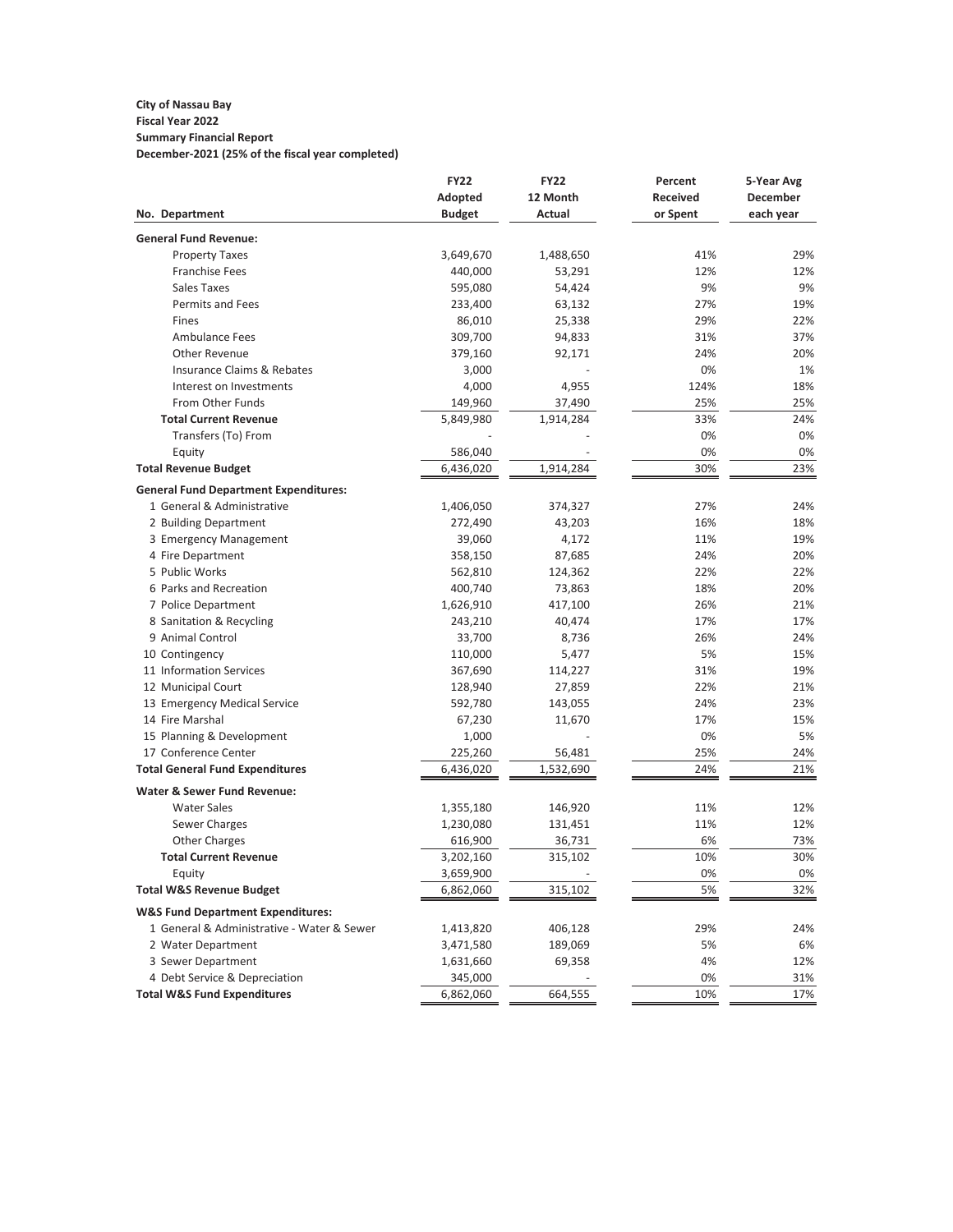#### **City of Nassau Bay Fiscal Year 2022**

## **Summary Financial Report**

**December-2021 (25% of the fiscal year completed)**

|                                   | <b>FY22</b>   | <b>FY22</b> | Percent         | 5-Year Avg      |
|-----------------------------------|---------------|-------------|-----------------|-----------------|
|                                   | Adopted       | 12 Month    | <b>Received</b> | <b>December</b> |
| No. Department                    | <b>Budget</b> | Actual      | or Spent        | each year       |
| Debt Service Fund - 04            |               |             |                 |                 |
| Total Revenue + Equity            | 991,890       | 306,424     | 31%             | 23%             |
| <b>Total Expenditures</b>         | 991,890       | 364,249     | 37%             | 9%              |
| Tourism Fund - 06                 |               |             |                 |                 |
| Total Revenue + Equity            | 812,810       | 55,317      | 7%              | 4%              |
| <b>Total Expenditures</b>         | 812,810       | 183,495     | 23%             | 11%             |
| Special Revenue & Grant Fund - 07 |               |             |                 |                 |
| Total Revenue + Equity            | 5,800,330     | 23,243      | <1%             | 12%             |
| <b>Total Expenditures</b>         | 5,800,330     | 174,703     | 3%              | 16%             |
| <b>Street Sales Tax Fund - 10</b> |               |             |                 |                 |
| Total Revenue + Equity            | 800,000       | 14,832      | 2%              | 4%              |
| <b>Total Expenditures</b>         | 800,000       |             | 0%              | 16%             |
| <b>Capital Projects Fund - 09</b> |               |             |                 |                 |
| Total Revenue + Equity            | 2,733,100     | 136,976     | 5%              | 5%              |
| <b>Total Expenditures</b>         | 2,733,100     | 89,388      | 3%              | 15%             |
| <b>Total Nassau Bay Budget</b>    | 24,436,210    | 3,009,079   | 12%             | 17%             |

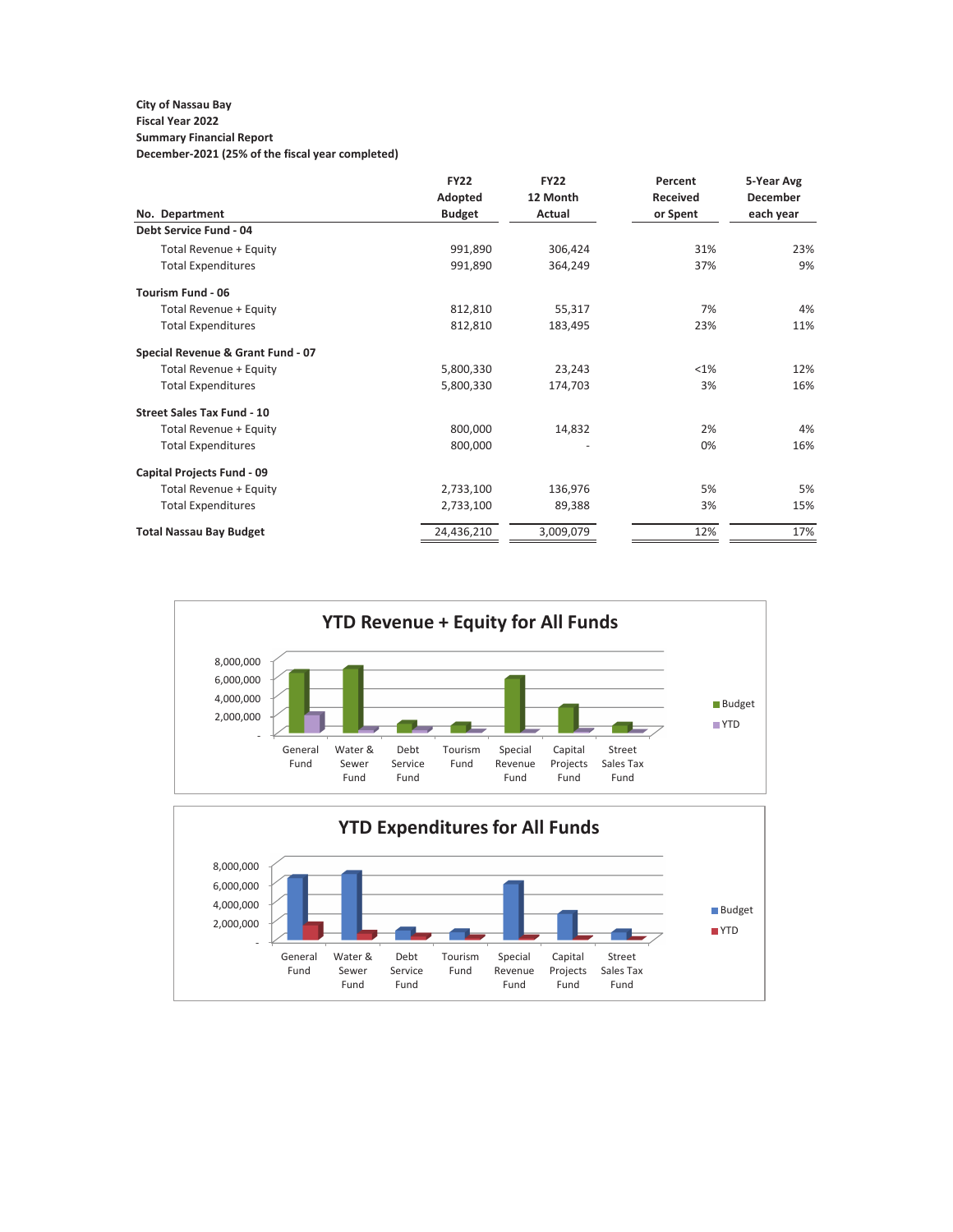## **City of Nassau Bay Fiscal Year 2022 Summary Financial Report**

**December-2021 (25% of the fiscal year completed)**

|                                                      | <b>FY22</b>   | <b>FY22</b> | Percent         | 5-Year Avg      |
|------------------------------------------------------|---------------|-------------|-----------------|-----------------|
|                                                      | Adopted       | 12 Month    | <b>Received</b> | <b>December</b> |
| No. Department                                       | <b>Budget</b> | Actual      | or Spent        | each year       |
| <b>Combined Operating Funds Report:</b>              |               |             |                 |                 |
| <b>Operating Revenue:</b>                            |               |             |                 |                 |
| General Fund                                         | 5,849,980     | 1,914,284   | 33%             | 24%             |
| Water & Sewer Fund                                   | 3,202,160     | 315,102     | 10%             | 30%             |
| <b>Tourism Fund</b>                                  | 606,000       | 55,317      | 9%              | 6%              |
| Special Revenue Fund                                 | 5,802,200     | 23,243      | <1%             | 11%             |
| <b>Total Revenue</b>                                 | 15,460,340    | 2,307,946   | 15%             | 21%             |
| (Increase)/Decrease in Balance Forward Yr/Yr         |               |             |                 |                 |
| General Fund                                         | 586,040       |             | 0%              | 0%              |
| Water & Sewer Fund                                   | 3,659,900     |             | 0%              | 0%              |
| <b>Tourism Fund</b>                                  | 206,810       |             | 0%              | 0%              |
| Special Revenue Fund                                 | (1,870)       |             | 0%              | 0%              |
| <b>Total Balance Forward</b>                         | 4,450,880     |             | 0%              | 0%              |
|                                                      |               |             |                 |                 |
| <b>Total Operating Rev &amp; Bal Forward</b>         | 19,911,220    | 2,307,946   | 12%             | 21%             |
| <b>Operating Expenditures:</b>                       |               |             |                 |                 |
| <b>General Fund</b>                                  | 6,436,020     | 1,532,690   | 24%             | 21%             |
| Water & Sewer Fund                                   | 6,862,060     | 664,555     | 10%             | 17%             |
| <b>Tourism Fund</b>                                  | 812,810       | 183,495     | 23%             | 11%             |
| Special Revenue Fund                                 | 5,800,330     | 174,703     | 3%              | 16%             |
| <b>Total Operating Expenditures</b>                  | 19,911,220    | 2,555,443   | 13%             | 18%             |
| <b>Combined Capital Assets Funds:</b>                |               |             |                 |                 |
| <b>Capital Assets Funds Revenue:</b>                 |               |             |                 |                 |
| Debt Service Fund                                    | 963,320       | 306,424     | 32%             | 24%             |
| Sales Tax Streets Fund                               | 148,000       | 14,832      | 10%             | 10%             |
| Capital Projects Fund                                | 566,740       | 136,976     | 24%             | 7%              |
| Total                                                | 1,678,060     | 458,231     | 27%             | 14%             |
| (Increase)/Decrease in Balance Forward Yr/Yr         |               |             |                 |                 |
| Debt Service Fund                                    | 28,570        |             | 0%              | 0%              |
| Sales Tax Streets Fund                               | 652,000       |             | 0%              | 0%              |
| Capital Projects Fund                                | 2,166,360     |             | 0%              | 0%              |
| <b>Total Balance Forward</b>                         | 2,846,930     |             | 0%              | 0%              |
| <b>Total Capital Assets Funds Revenue</b>            | 4,524,990     | 458,231     | 10%             | 10%             |
|                                                      |               |             |                 |                 |
| <b>Capital Assets Funds Expenditures:</b>            |               |             |                 |                 |
| Debt Service Fund                                    | 991,890       | 364,249     | 37%             | 9%              |
| Sales Tax Streets Fund                               | 800,000       |             | 0%              | 16%             |
| Capital Projects Fund                                | 2,733,100     | 89,388      | 3%              | 15%             |
| <b>Total Capital Assets Expenditures</b>             | 4,524,990     | 453,636     | 10%             | 13%             |
| <b>Total Nassau Bay Budget</b>                       | 24,436,210    | 3,009,079   | 12%             | 17%             |
| <b>End of Year Reserves - Budget</b>                 | Operating     |             |                 |                 |
| General Fund                                         | 1,752,959     |             |                 |                 |
| Water & Sewer Fund                                   | 1,120,187     |             |                 |                 |
| <b>Tourism Fund</b>                                  | 1,396,745     |             |                 |                 |
| Special Revenue Fund                                 | 14,746        |             |                 |                 |
| <b>Total Operating End of Year Reserves - Budget</b> | 4,284,637     |             |                 |                 |
| <b>End of Year Reserves - Budget</b>                 | Capital       |             |                 |                 |
| Debt Service Fund                                    | 91,224        |             |                 |                 |
| Sales Tax Streets Fund                               | 244,066       |             |                 |                 |
| Capital Projects Fund                                | 474,456       |             |                 |                 |
| <b>Total Capital End of Year Reserves - Budget</b>   | 809,746       |             |                 |                 |
|                                                      |               |             |                 |                 |
| <b>Total End of Year Reserves - Budget</b>           | 5,094,383     |             |                 |                 |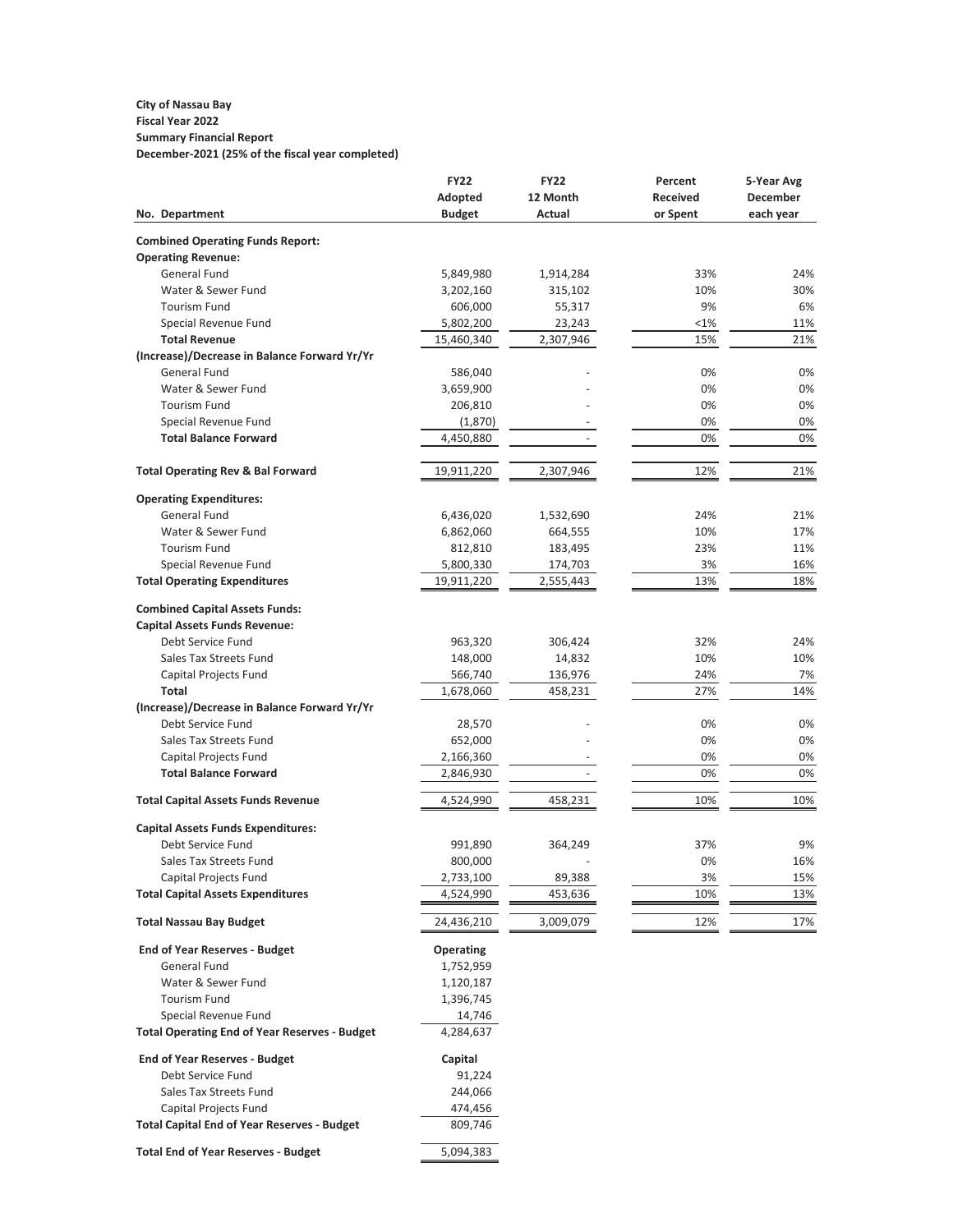## **December 31, 2021**

| Fund                       | <b>Investments</b><br>12/1/2021 |               | <b>Additions</b>         | <b>Interest</b> |       | Withdrawals |                          |    | <b>Investments</b><br>12/31/2021 |
|----------------------------|---------------------------------|---------------|--------------------------|-----------------|-------|-------------|--------------------------|----|----------------------------------|
|                            |                                 |               |                          |                 |       |             |                          |    |                                  |
| General Fund               | \$<br>6,090.56                  | \$            |                          | \$              | 0.27  | \$          |                          | \$ | 6,090.83                         |
| Water & Sewer Fund         | \$<br>4,494.54                  | \$            | ٠                        | \$              | ۰     | \$          | ٠                        | \$ | 4,494.54                         |
| Debt Service Fund          | \$<br>4,725.34                  | \$            | $\overline{\phantom{a}}$ | \$              | 0.18  | \$          | $\overline{\phantom{a}}$ | \$ | 4,725.52                         |
| <b>Tourism Fund</b>        | \$<br>91.63                     | \$            | ٠                        | \$              | ٠     | \$          | $\overline{\phantom{a}}$ | \$ | 91.63                            |
| Special Rev. & Grants      | \$<br>2.64                      | \$            | ٠                        | \$              | ۰     | \$          | ۰                        | \$ | 2.64                             |
| Capital Projects Fund      | \$<br>102.51                    | \$            | ٠                        | \$              | ٠     | \$          | ٠                        | \$ | 102.51                           |
| <b>Street Sales Tax</b>    | \$<br>21.76                     | \$            |                          | \$              |       | \$          |                          | \$ | 21.76                            |
| Sub-Total                  | \$<br>15,528.98                 | <sup>\$</sup> |                          | \$              | 0.45  | \$          |                          | \$ | 15,529.43                        |
| Nassau Bay Economic        |                                 |               |                          |                 |       |             |                          |    |                                  |
| Development Corporation    | \$<br>68,403.00                 | \$            | 57,369.97                | \$              | 3.47  | \$          | ۰                        | \$ | 125,776.44                       |
| TWDB 2020 Escrow           | \$<br>2,615,798.67              | \$            | ۰                        | \$              | 83.45 | \$          | $\overline{\phantom{a}}$ | \$ | 2,615,882.12                     |
| TIRZ Revenue - RDA Equity  | \$                              | \$            |                          | \$              |       | \$          | $\overline{\phantom{a}}$ | \$ |                                  |
| Sub-Total                  | \$<br>2,684,201.67              | \$            | 57,369.97                | \$              | 86.92 | \$          | $\blacksquare$           | \$ | 2,741,658.56                     |
|                            |                                 |               |                          |                 |       |             |                          |    |                                  |
| <b>TexPool Grand Total</b> | \$<br>2,699,730.65              | \$            | 57,369.97                | \$              | 87.37 | \$          | ۰                        | \$ | 2,757,187.99                     |

#### **TexPool Investments**

Texpool's weighted average maturity (\*) was 39 days and the average interest rate was .0376%.

*(\*) TexPool WAM Days (2) To arrive at weighted average maturity, the maturity of floating rate and variable rate securities was deemed to be the final maturity of such securities.*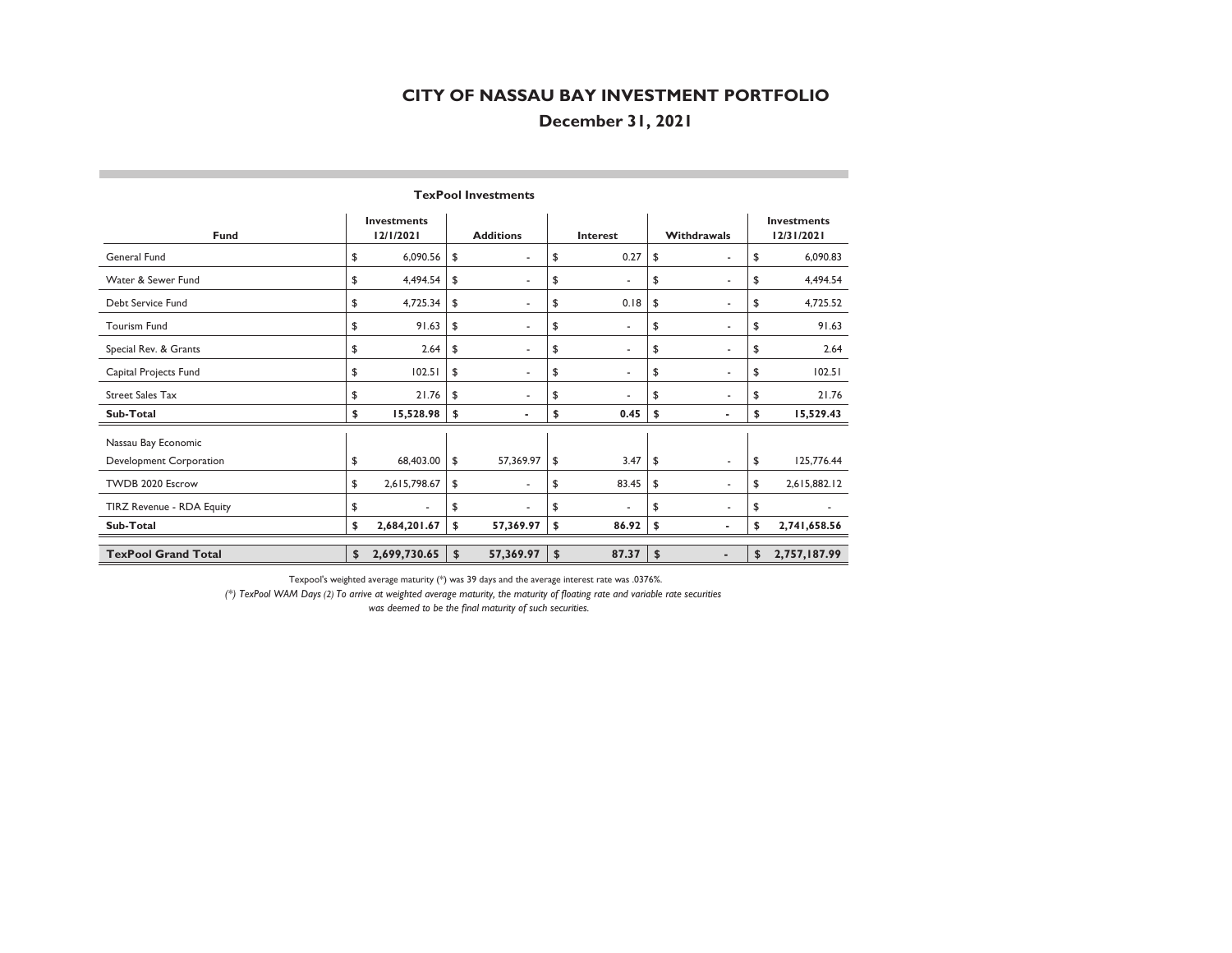## **December 31, 2021**

| Fund                      | <b>Investments</b><br>12/1/2021 | <b>Additions</b>               | <b>Interest</b> |               | Withdrawals              |    | <b>Investments</b><br>12/31/2021 |  |
|---------------------------|---------------------------------|--------------------------------|-----------------|---------------|--------------------------|----|----------------------------------|--|
| General Fund              | \$<br>5,792.78                  | \$<br>٠                        | \$<br>0.36      | \$            | ٠                        | \$ | 5,793.14                         |  |
| Water & Sewer Fund        | \$<br>2,213.15                  | \$<br>×                        | \$<br>0.14      | \$            | ٠                        | \$ | 2,213.29                         |  |
| Debt Service Fund         | \$<br>491.61                    | \$<br>٠                        | \$<br>0.03      | \$            | ٠                        | \$ | 491.64                           |  |
| <b>Tourism Fund</b>       | \$<br>291,943.80                | \$<br>×                        | \$<br>18.27     | \$            | ٠                        | \$ | 291,962.07                       |  |
| Special Rev. & Grants     | \$<br>$\overline{\phantom{a}}$  | \$<br>٠                        | \$<br>٠         | \$            | ۰                        | \$ | ٠                                |  |
| Capital Projects Fund     | \$<br>2,536,912.62              | \$<br>$\overline{\phantom{a}}$ | \$<br>158.72    | \$            | ٠                        | \$ | 2,537,071.34                     |  |
| <b>Street Sales Tax</b>   | \$<br>78,389.92                 | \$                             | \$<br>4.90      | \$            | ٠                        | \$ | 78.394.82                        |  |
| Sub-Total                 | \$<br>2,915,743.88              | \$                             | \$<br>182.42    | \$            | ٠                        | \$ | 2,915,926.30                     |  |
| Nassau Bay Economic       |                                 |                                |                 |               |                          |    |                                  |  |
| Development Corporation   | \$<br>$\sim$                    | \$<br>٠                        | \$<br>٠         | \$            | $\overline{\phantom{a}}$ | \$ |                                  |  |
| Nassau Bay Tax Increment  |                                 |                                |                 |               |                          |    |                                  |  |
| Reinvestment Zone No. I   | \$<br>$\overline{\phantom{a}}$  | \$<br>٠                        | \$<br>٠         | \$            | $\overline{\phantom{a}}$ | \$ |                                  |  |
| TIRZ Revenue - RDA Equity | \$                              | \$                             | \$<br>٠         | \$            | ٠                        | \$ |                                  |  |
| Sub-Total                 | \$                              | \$                             | \$              | \$            |                          | S  |                                  |  |
| <b>Logic Grand Total</b>  | \$<br>2,915,743.88              | \$<br>٠                        | \$<br>182.42    | $\frac{1}{2}$ | $\overline{\phantom{a}}$ | \$ | 2,915,926.30                     |  |

#### **Logic Investments**

Logic's weighted average maturity (\*) was 56 days and the average interest rate was .0737%.

*(\*) Logic WAM Days To arrive at weighted average maturity, the maturity of floating rate and variable rate securities was deemed to be the final maturity of such securities.*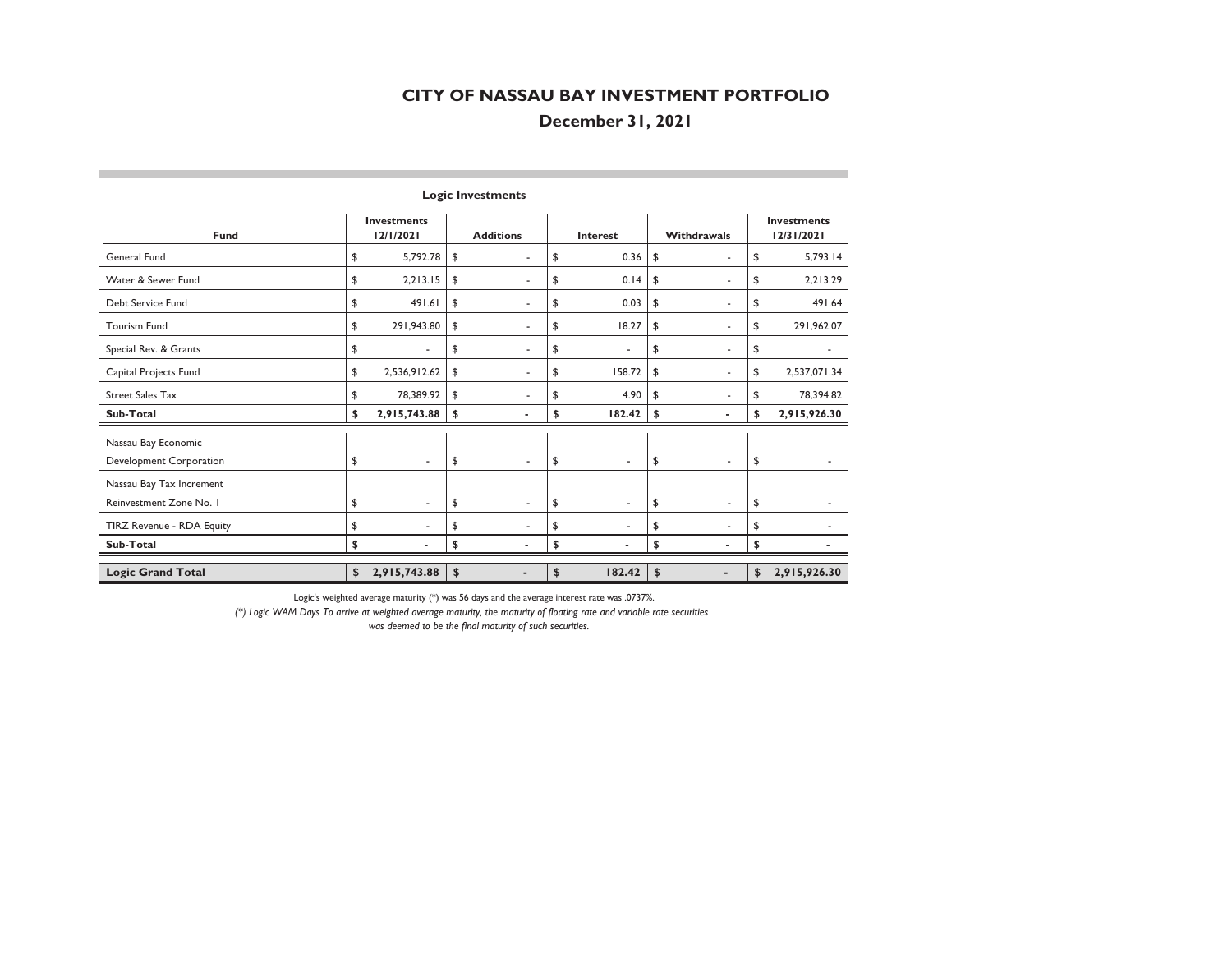## **December 31, 2021**

#### **Allegiance Bank - DDA & Grant**

DDA Minimum Balance - Qualifies the City for a 1.00 earnings credit on account analysis fees

| <b>DDA</b>             | 400,000.00      |
|------------------------|-----------------|
| <b>Elevation Grant</b> | \$<br>43,729.85 |

#### **Allegiance Bank - MMA**

| Interest Rate 0.58%                                 |                                 |              |    |                          |    |                 |                  |                    |    |                                  |  |  |  |
|-----------------------------------------------------|---------------------------------|--------------|----|--------------------------|----|-----------------|------------------|--------------------|----|----------------------------------|--|--|--|
| Fund                                                | <b>Investments</b><br>12/1/2021 |              |    | <b>Additions</b>         |    | <b>Interest</b> |                  | <b>Withdrawals</b> |    | <b>Investments</b><br>12/31/2021 |  |  |  |
| General Fund                                        | \$                              | 994,605.62   | S. | 1,333,744.38             | \$ | 523.26          | 350,000.00<br>\$ |                    | \$ | 1,978,873.26                     |  |  |  |
| Water & Sewer Fund                                  | \$                              | 2,092,251.96 | \$ | ٠                        | \$ | 1,027.61        | \$               | 104,310.59         | \$ | 1,988,968.98                     |  |  |  |
| Debt Service Fund                                   | \$                              | 116,031.24   | \$ |                          | \$ | 53.48           | \$               | 116,000.00         | \$ | 84.72                            |  |  |  |
| <b>Tourism Fund</b>                                 | \$                              | 408,900.51   | \$ | 109,556.69               | \$ | 204.96          | \$               | ٠                  | \$ | 518,662.16                       |  |  |  |
| Special Rev. & Grants                               | \$                              | 30.37        | \$ | ٠                        | \$ | 0.01            | \$               | ٠                  | \$ | 30.38                            |  |  |  |
| Capital Projects Fund                               | \$                              | 91,539.29    | \$ | 73,403.40                | \$ | 47.44           | \$               | ٠                  | \$ | 164,990.13                       |  |  |  |
| <b>Street Sales Tax</b>                             | \$                              | 827,712.71   | \$ | 13,606.12                | \$ | 408.28          | \$               |                    | \$ | 841,727.11                       |  |  |  |
| Sub-Total                                           | \$                              | 4,531,071.70 | \$ | 1,530,310.59             | \$ | 2,265.04        | \$               | 570,310.59         | S  | 5,493,336.74                     |  |  |  |
| Nassau Bay Economic<br>Development Corporation      | \$                              | $\sim$       | \$ | $\overline{\phantom{a}}$ | \$ | ٠               | \$               | ٠                  | \$ |                                  |  |  |  |
| Nassau Bay Tax Increment<br>Reinvestment Zone No. I | \$                              | ٠            | \$ | ٠                        | \$ | ٠               | \$               | ٠                  | \$ |                                  |  |  |  |
| TIRZ Revenue - RDA Equity                           | \$                              | ٠            | \$ | ٠                        | \$ | ٠               | \$               | ٠                  | \$ |                                  |  |  |  |
| Sub-Total                                           | \$                              |              | \$ |                          | \$ |                 | \$               |                    | \$ |                                  |  |  |  |
| <b>MMA Grand Total</b>                              | \$                              | 4,531,071.70 | \$ | 1,530,310.59             | \$ | 2,265.04        | $\mathbf{s}$     | 570,310.59         | \$ | 5,493,336.74                     |  |  |  |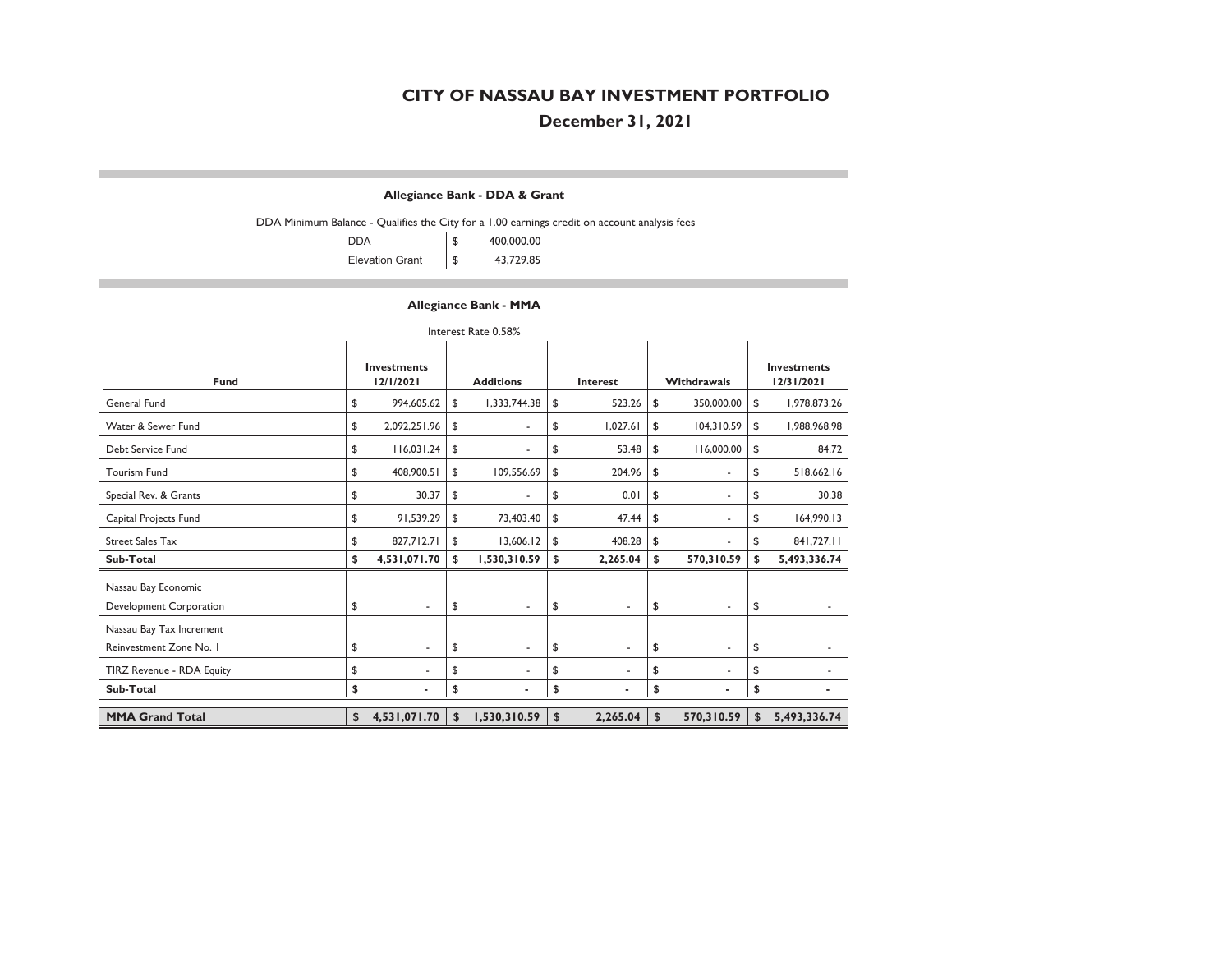**December 31, 2021**

### **Allegiance Bank - Int. Bearing Sweep Acct.**

| Sweep Account to collect all excess over \$400,000 minimum in DDA |  |            |  |  |  |  |  |  |  |
|-------------------------------------------------------------------|--|------------|--|--|--|--|--|--|--|
| Weighted Average   \$                                             |  | 276.795.11 |  |  |  |  |  |  |  |
| Ending Balance as of $12/31/2021$   \$                            |  | 74.926.92  |  |  |  |  |  |  |  |
| Interest Rate                                                     |  | 0.17%      |  |  |  |  |  |  |  |
| Interest Earned   \$                                              |  | 40.88      |  |  |  |  |  |  |  |

| Fund                      | <b>Investments</b><br>12/1/2021 | Interest    | <b>Investments</b><br>12/31/2021 |           |  |  |
|---------------------------|---------------------------------|-------------|----------------------------------|-----------|--|--|
| General Fund              | \$                              | \$          | \$                               |           |  |  |
| Water & Sewer Fund        | \$<br>٠                         | \$<br>٠     | \$                               |           |  |  |
| Debt Service Fund         | \$                              | \$          | \$                               |           |  |  |
| <b>Tourism Fund</b>       | \$<br>175,632.30                | \$<br>40.88 | \$                               | 74,926.92 |  |  |
| Special Rev. & Grants     | \$<br>٠                         | \$<br>٠     | \$                               |           |  |  |
| Capital Projects Fund     | \$                              | \$          | \$                               |           |  |  |
| <b>Street Sales Tax</b>   | \$                              | \$          | \$                               |           |  |  |
| Sub-Total                 | \$<br>175,632.30                | \$<br>40.88 | \$                               | 74,926.92 |  |  |
| Nassau Bay Economic       |                                 |             |                                  |           |  |  |
| Development Corporation   | \$                              | \$<br>٠     | \$                               |           |  |  |
| Nassau Bay Tax Increment  |                                 |             |                                  |           |  |  |
| Reinvestment Zone No. I   | \$<br>۰                         | \$<br>٠     | \$                               |           |  |  |
| TIRZ Revenue - RDA Equity | \$                              | \$          | \$                               |           |  |  |
| Sub-Total                 | \$                              | \$          | \$                               |           |  |  |
| <b>Sweep Grand Total</b>  | \$<br>175,632.30                | \$<br>40.88 | \$                               | 74,926.92 |  |  |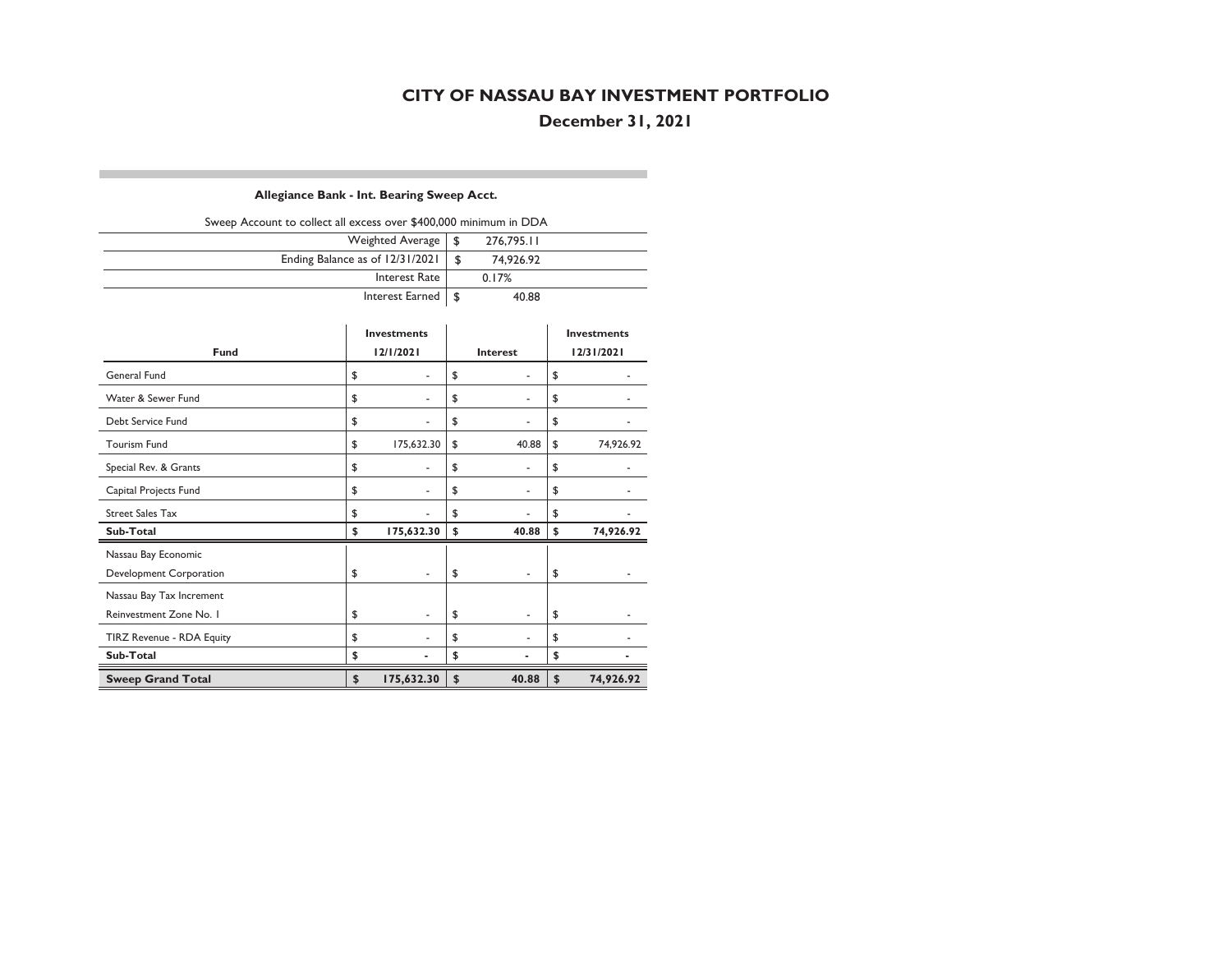## **December 31, 2021**

|                                                  |          |               |              |                                               | <b>Certificates of Deposit</b> |                        |                    |            |             |                |                                  |
|--------------------------------------------------|----------|---------------|--------------|-----------------------------------------------|--------------------------------|------------------------|--------------------|------------|-------------|----------------|----------------------------------|
|                                                  |          |               |              |                                               |                                | General Fund           | \$<br>1,130,368.83 |            |             |                |                                  |
|                                                  |          |               |              |                                               |                                | Tourism Fund \$        | 248,069.65         |            |             |                |                                  |
|                                                  |          |               |              |                                               |                                | Fed. Gov. Oblig. Fd \$ | 8,087.87           |            |             |                |                                  |
|                                                  |          |               |              |                                               | Total Investments \$           |                        | 1,386,526.35       |            |             |                |                                  |
|                                                  |          |               |              | <b>Investments</b><br>12/1/2021               | <b>Additions</b>               |                        | Interest           |            | Withdrawals |                | <b>Investments</b><br>12/31/2021 |
| Citibank CD 3yr 3.10% (Gen. Fd.)                 |          |               | \$           | 192,339.89                                    | \$                             |                        | \$<br>500.24       |            |             | \$             | 192,840.13                       |
| Wells Fargo Bank CD 3yr 3.10% (Gen. Fd.)         |          |               | \$           | 190,354.99                                    | \$                             |                        | \$<br>500.24       | \$         | 484.11      | \$             | 190,371.12                       |
| Luana Savings Bank CD 3yr 0.40% (Gen. Fd.)       |          |               | \$           | 249,024.56                                    | \$                             |                        | \$<br>84.59        |            |             | \$             | 249, 109. 15                     |
| 1st Financial Bank USA CD 1.5yr 0.10% (Gen. Fd.) |          |               | \$           | 249,006.82                                    | \$                             | ٠                      | \$<br>21.15        | \$         | 20.47       | \$             | 249,007.50                       |
| Goldman Sachs Bank CD 2yr 0.20% (Gen Fd.)        |          |               | \$           | 249,039.58                                    | \$                             |                        | \$<br>42.29        | \$         | 40.93       | \$             | 249,040.94                       |
| BMW Bank CD 2.5yr 0.25% (Tourism Fd.)            |          |               | \$           | 248,016.99                                    | \$                             |                        | \$<br>52.66        |            |             | \$             | 248,069.65                       |
| <b>Total CDAR Investments</b>                    |          |               | \$           | 1,377,782.82                                  | $\boldsymbol{\mathsf{s}}$      |                        | \$<br>1,201.17     | $\sqrt{2}$ | 545.51      | $\mathfrak{s}$ | 1,378,438.48                     |
| 600,000.00                                       | Citibank | 1st Financial | <b>Luana</b> | <b>CD Maturities By Quarter</b><br><b>BMW</b> | Goldman                        | Wells Fargo            |                    |            |             |                |                                  |
| 500,000.00                                       |          |               |              |                                               |                                |                        |                    |            |             |                |                                  |
|                                                  |          |               |              |                                               |                                |                        |                    |            |             |                |                                  |
| 400,000.00                                       |          |               |              |                                               |                                |                        |                    |            |             |                |                                  |
| 300,000.00                                       |          |               |              |                                               |                                |                        |                    |            |             |                |                                  |
| 200,000.00                                       |          |               |              |                                               |                                |                        |                    |            |             |                |                                  |
| 100,000.00                                       |          |               |              |                                               |                                |                        |                    |            |             |                |                                  |
|                                                  | Q2 FY22  | Q1 FY23       |              | Q3 FY23                                       |                                | Q1 FY24                |                    |            |             |                |                                  |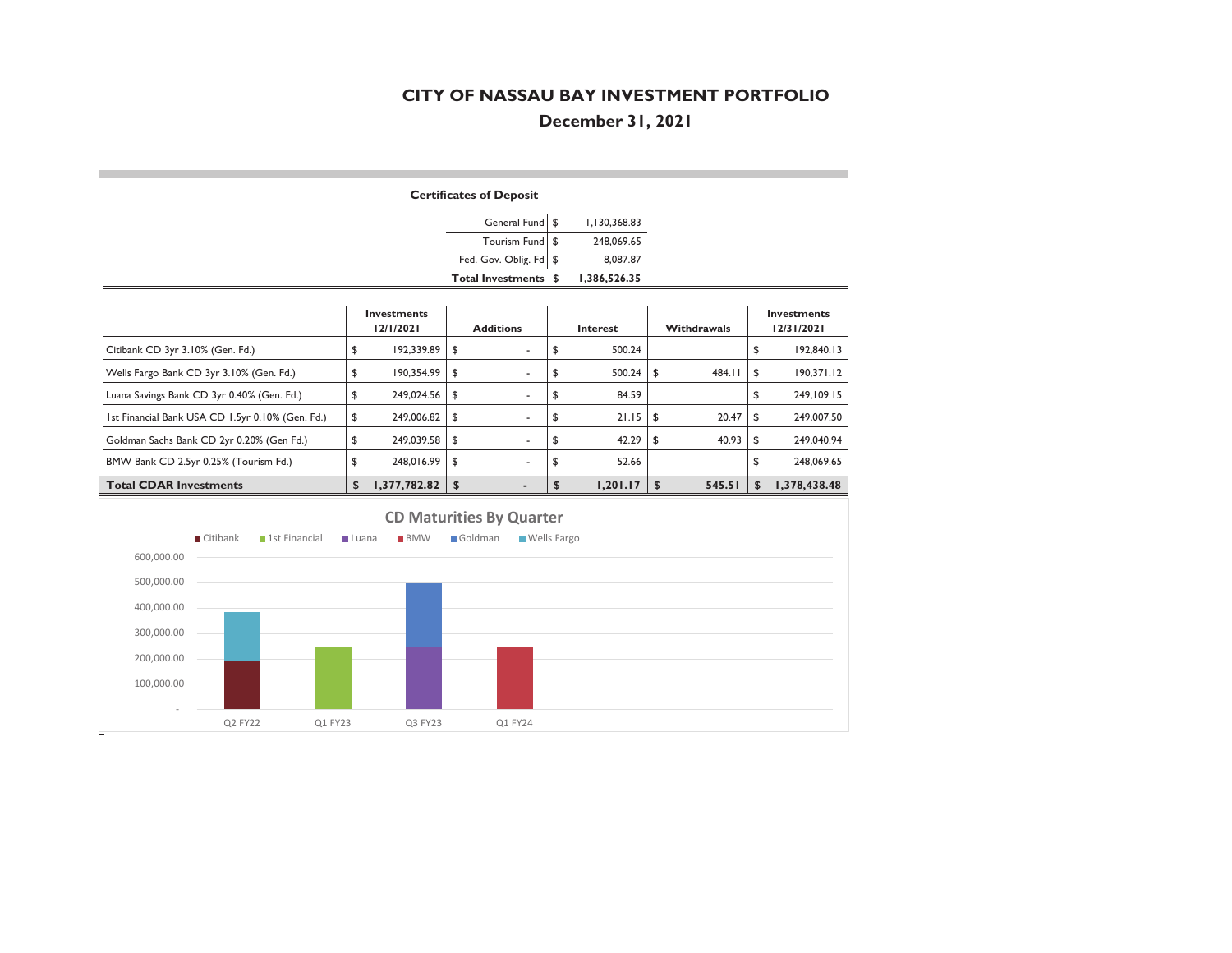## **December 31, 2021**

#### **Economic Development Corporation**

|                                              | <b>Investments</b><br>12/1/2021 | <b>Additions</b> | Interest | <b>Withdrawals</b>       | Investments<br>12/31/2021 |
|----------------------------------------------|---------------------------------|------------------|----------|--------------------------|---------------------------|
| Texpool - EDC - Int. Rate 0.0376%            | 68,403.00 \$                    | 57.369.97        | 3.47     | $\overline{\phantom{a}}$ | 125,776.44                |
| TCB - EDC BizReward Checking                 | 20,402.61                       |                  |          | $\overline{\phantom{a}}$ | 20,402.61                 |
| TCB - EDC BizReward Savings - Int. Rate .20% | 244,482.55 \$                   | $\sim$           | 41.53    | $\sim$                   | 244,524.08                |
| <b>Total EDC Investments</b>                 | 333,288.16                      | 57,369.97        | 45.00    |                          | 390,703.13                |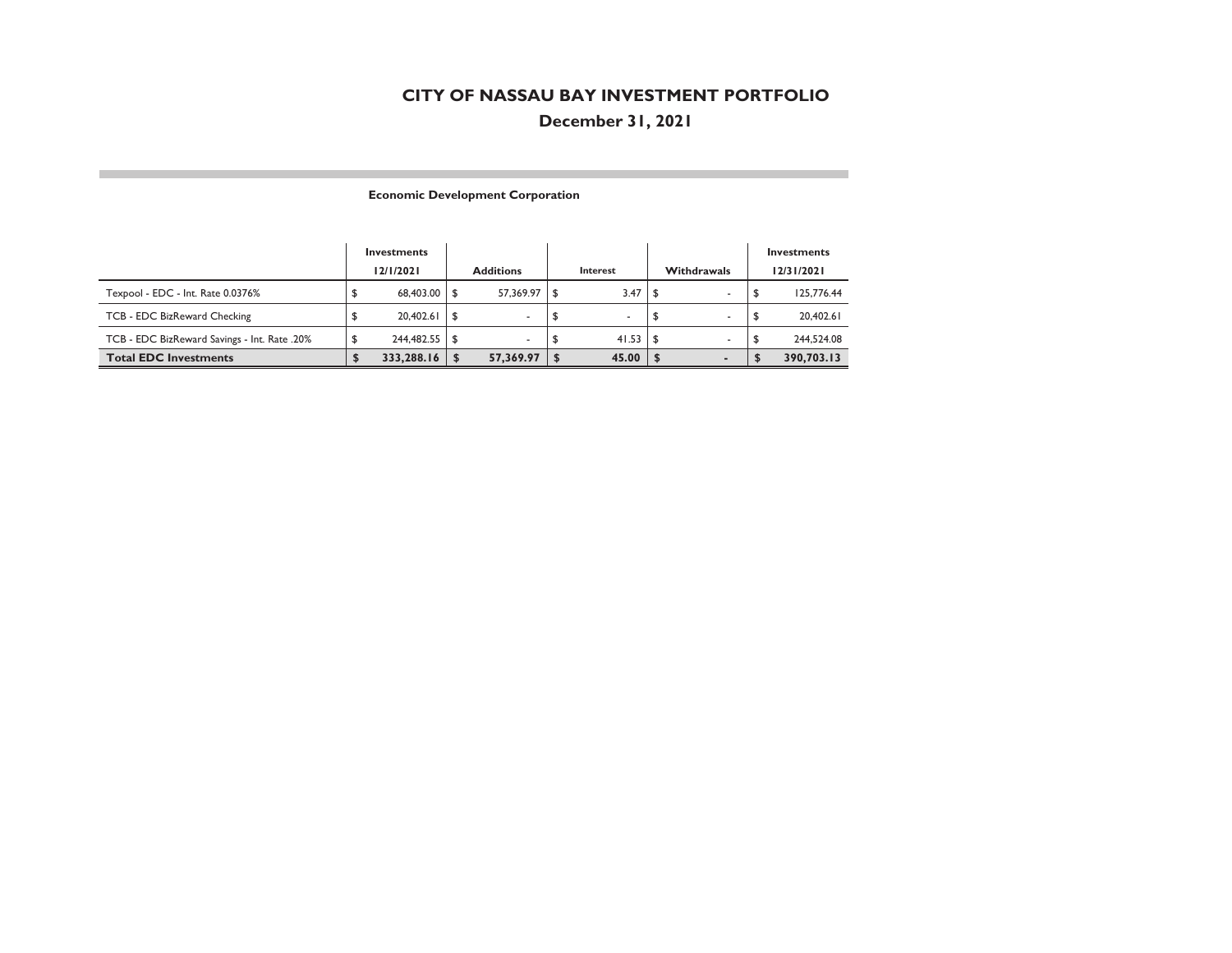## **December 31, 2021**

|                                              | Investments<br>12/1/2021 |      | <b>Additions</b>         |     | Interest | <b>Withdrawals</b>             |      | Investments<br>12/31/2021 |
|----------------------------------------------|--------------------------|------|--------------------------|-----|----------|--------------------------------|------|---------------------------|
| Logic - RDA - Int. Rate .0737%               | 292.620.55               | - \$ | $\sim$                   | \$. | 18.31    | \$<br>$\sim$                   | ه    | 292,638.86                |
| TCB - CD 3yr 1.85%                           | 164.059.03               | \$   |                          |     | 257.67   | \$                             | J    | 164,316.70                |
| TCB - RDA BizReward Checking                 | 20,403.50                | l S  |                          |     |          | \$<br>$\overline{\phantom{a}}$ | - \$ | 20,403.50                 |
| TCB - RDA BizReward Savings - Int. Rate .20% | 143.870.24               | \$   |                          |     | 24.44    | \$<br>$\overline{\phantom{a}}$ |      | 143.894.68                |
| <b>Total RDA Investments</b>                 | 620,953.32               |      | $\overline{\phantom{a}}$ |     | 300.42   |                                |      | 621,253.74                |

#### **Nassau Bay Redevelopment Authority**